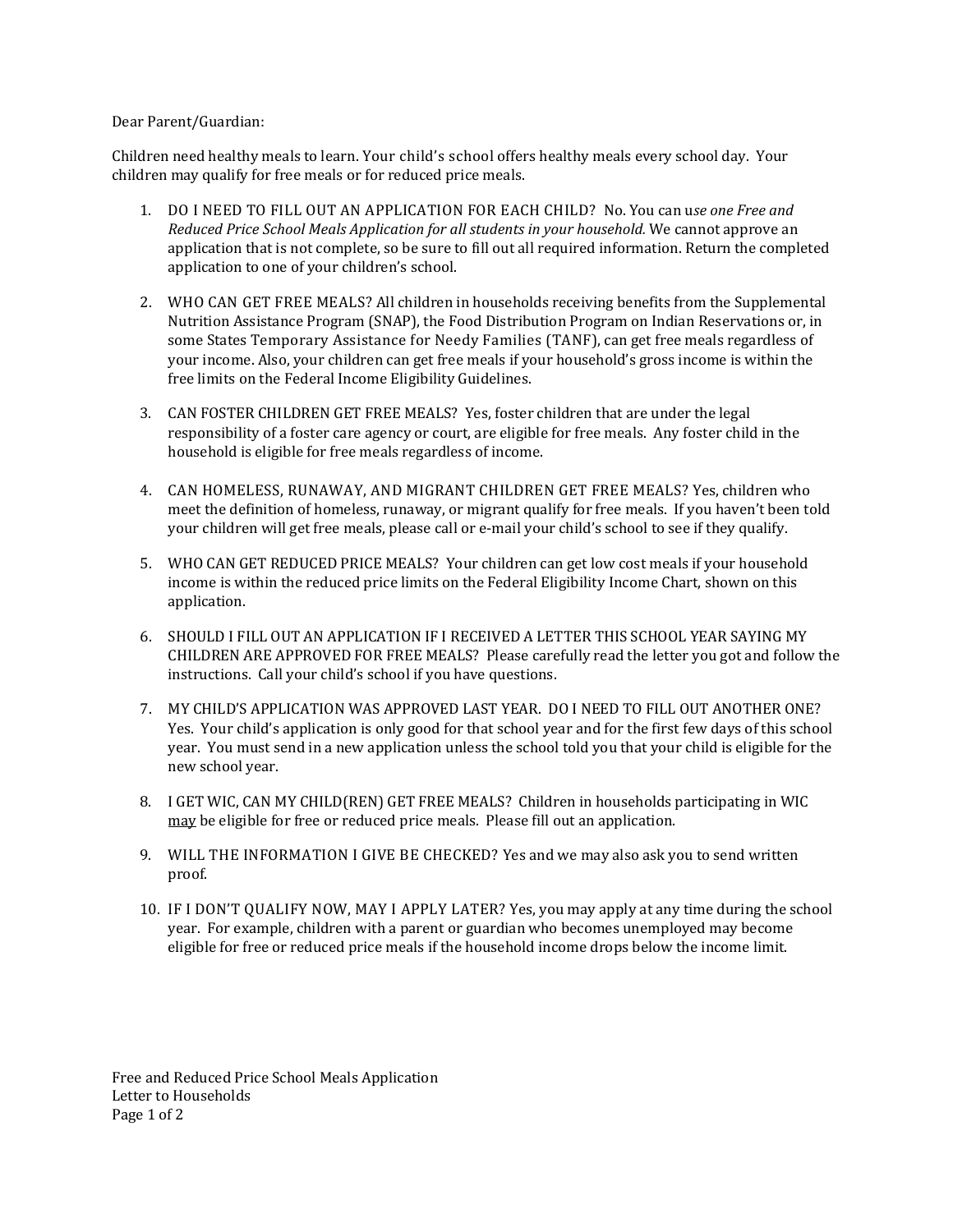- 11. WHAT IF I DISAGREE WITH THE SCHOOL'S DECISION ABOUT MY APPLICATION? You should talk to school officials. You also may ask for a hearing to have the decision reviewed.
- 12. MAY I APPLY IF SOMEONE IN MY HOUSEHOLD IS NOT A U.S. CITIZEN? Yes. You or your child(ren) do not have to be U.S. citizens to qualify for free or reduced price meals.
- 13. WHO SHOULD I INCLUDE AS MEMBERS OF MY HOUSEHOLD? You must include all people living in your household, related or not (such as grandparents, other relatives, or friends) who share income and expenses. You must include yourself and all children living with you. If you live with other people who are economically independent (for example, people who you do not support, who do not share income with you or your children, and who pay a pro‐rated share of expenses), do not include them.
- 14. WHAT IF MY INCOME IS NOT ALWAYS THE SAME? List the amount that you normally receive. For example, if you normally make \$1000 each month, but you missed some work last month and only made \$900, put down that you make \$1000 per month. If you normally get overtime pay, include it, but do not include it if you only work overtime sometimes. If you have lost a job or had your hours or wages reduced, use your current income.
- 15. WE ARE IN THE MILITARY. DO WE INCLUDE OUR HOUSING ALLOWANCE AS INCOME? If you get an off‐base housing allowance, it must be included as income. However, if your housing is part of the Military Housing Privatization Initiative, do not include your housing allowance as income.
- 16. MY SPOUSE IS DEPLOYED TO A COMBAT ZONE. IS HER COMBAT PAY COUNTED AS INCOME? No, if the combat pay is received in addition to her basic pay because of her deployment and it wasn't received before she was deployed, combat pay is not counted as income. Contact your child's school for more information.
- 17. MY FAMILY NEEDS MORE HELP. ARE THERE OTHER PROGRAMS WE MIGHT APPLY FOR? To find out how to apply for other assistance benefits, contact your local assistance office.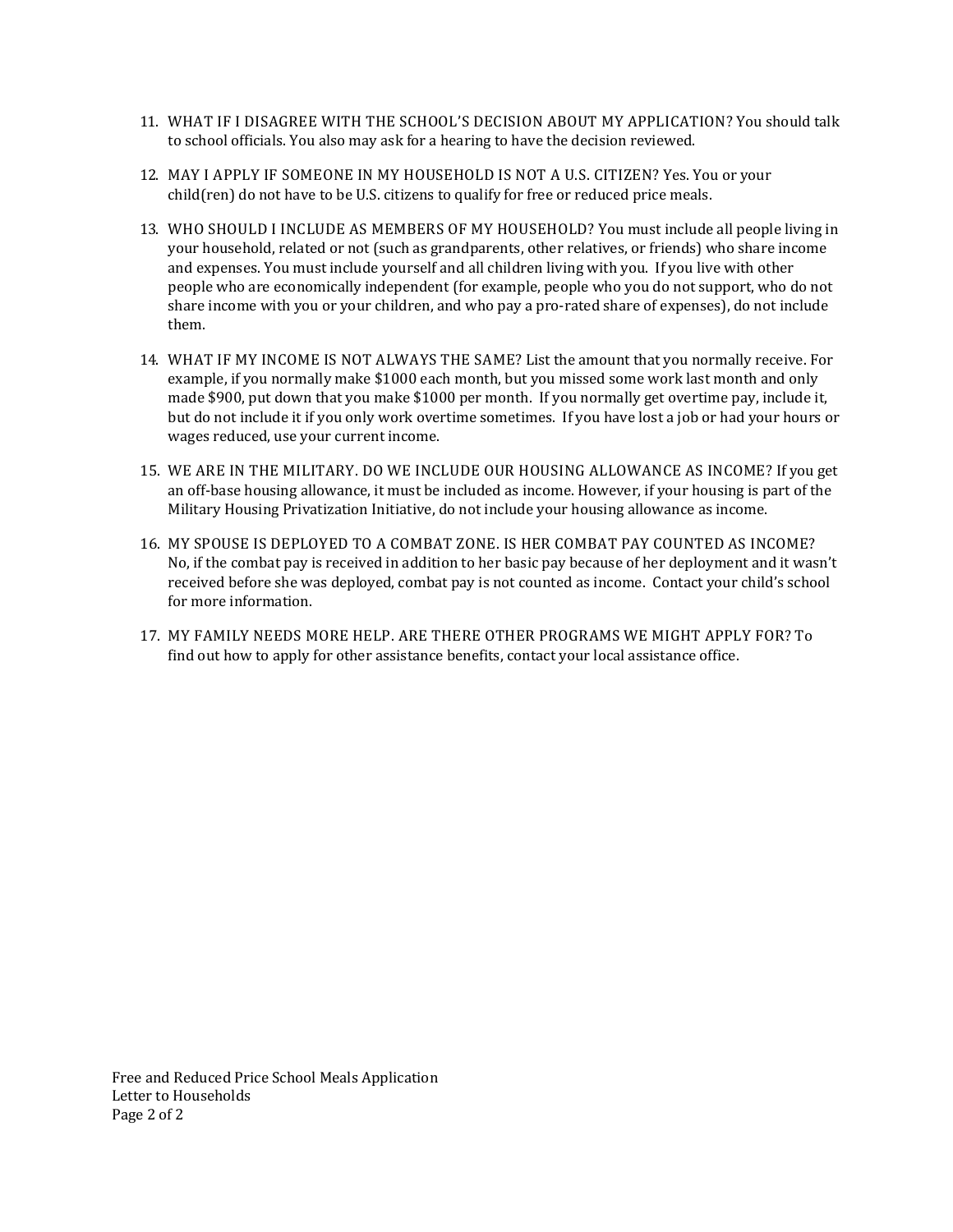# INSTRUCTIONS FOR APPLYING

# *A HOUSEHOLD MEMBER IS ANY CHILD OR ADULT LIVING WITH YOU.*

IF YOUR HOUSEHOLD RECEIVES BENEFITS FROM SUPPLEMENTAL NUTRITION ASSISTANCE PROGRAM (SNAP), TEMPORARY ASSISTANCE FOR NEEDY FAMILIES, OR THE FOOD DISTRIBUTION PROGRAM ON INDIAN RESERVATIONS (FDPIR), FOLLOW THESE INSTRUCTIONS:

**Part 1:** List all household members and the name of school for each child.

**Part 2:** List the case number for any household member (including adults) receiving SNAP, TANF or FDPIR benefits.

**Part 3**: Skip this part.

**Part 4:** Skip this part.

**Part 5:** Sign the form. The last four digits of a Social Security Number are **not** necessary.

**Part 6:** Answer this question if you choose to.

IF NO ONE IN YOUR HOUSEHOLD GETS STATE SUPPLEMENTAL NUTRITION ASSISTANCE PROGRAM (SNAP), OR TEMPORARY ASSSISTANCE FOR NEEDY FAMILIES (TANF) BENEFITS AND IF ANY CHILD IN YOUR HOUSEHOLD IS HOMELESS, A MIGRANT OR RUNAWAY, FOLLOW THESE INSTRUCTIONS:

**Part 1:** List all household members and the name of school for each child.

**Part 2:** Skip this part.

**Part 3**: If any child you are applying for is homeless, migrant, or a runaway check the appropriate box and call your child's school**.** 

**Part 4:** Complete only if a child in your household isn't eligible under Part 3. See instructions for All Other Households. **Part 5:** Sign the form. The last four digits of a Social Security Number are not necessary if you didn't need to fill in Part 4. **Part 6:** Answer this question if you choose to.

IF YOU ARE APPLYING FOR A FOSTER CHILD, FOLLOW THESE INSTRUCTIONS:

**If all children in the household are foster children:** 

**Part 1:** List all foster children and the school name for each child. Check the box indicating the child is a foster child. **Part 2:** Skip this part.

**Part 3:** Skip this part.

**Part 4:** Skip this part.

**Part 5:** Sign the form. The last four digits of a Social Security Number are **not** necessary. **Part 6:** Answer this question if you choose to.

#### **If some of the children in the household are foster children:**

**Part 1:** List all household members and the name of school for each child. For any person, including children, with no income, you must check the "No Income" box. Check the box if the child is a foster child.

**Part 2:** If the household does not have a case number, skip this part.

**Part 3:** If any child you are applying for is homeless, migrant, or a runaway check the appropriate box and call your child's school. If not, skip this part.

Free and Reduced Price School Meals Application Instruction for Applying Page 1 of 2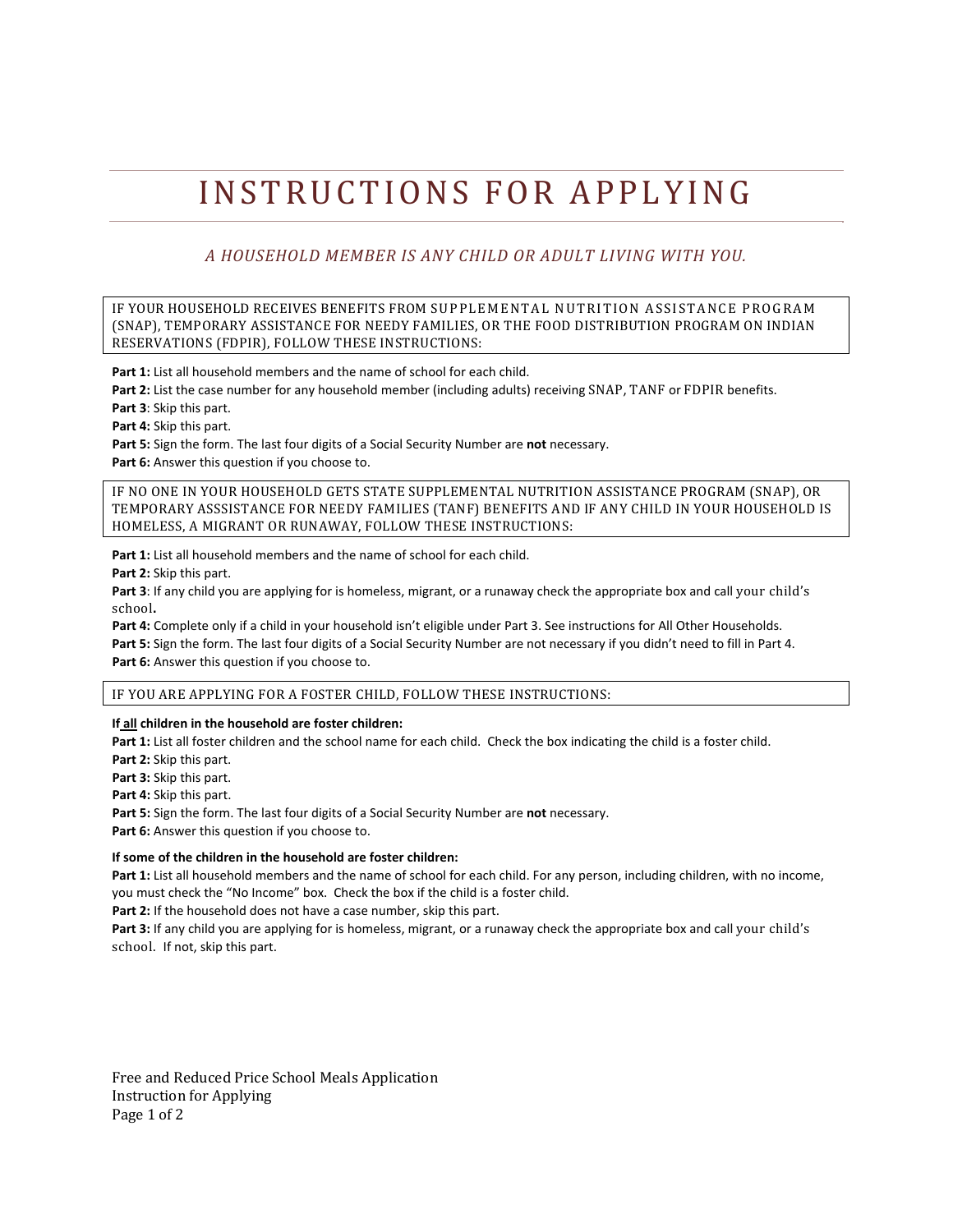**Part 4:** Follow these instructions to report total household income from this month or last month.

- **Box 1–Name:** List all household members with income.
- **Box 2** –**Gross Income and How Often It Was Received:** For each household member, list each type of income received for the month. You must tell us how often the money is received—weekly, every other week, twice a month or monthly. For earnings, be sure to list the **gross income,** not the take‐home pay. Gross income is the amount earned *before* taxes and other deductions. You should be able to find it on your pay stub or your boss can tell you.
- **For other income**, list the amount each person got for the month from welfare, child support, alimony, pensions, retirement, Social Security, Supplemental Security Income (SSI), Veteran's benefits (VA benefits), and disability benefits.
- **Under** *All Other Income***,** list Worker's Compensation, unemployment or strike benefits, regular contributions from people who do not live in your household, and any other income. Do not include income from SNAP, FDPIR, WIC, Federal education benefits and foster payments received by the family from the placing agency. For ONLY the selfemployed, under *Earnings from Work*, report income after expenses. This is for your business, farm, or rental property. If you are in the Military Privatized Housing Initiative or get combat pay, do not include these allowances as income.

**Part 5:** Adult household member must sign the form and list the last four digits of their Social Security Number (or mark the box if s/he doesn't have one).

**Part 6:** Answer this question, if you choose.

#### ALL OTHER HOUSEHOLDS, INCLUDING WIC HOUSEHOLDS, FOLLOW THESE INSTRUCTIONS:

**Part 1:** List all household members and the name of school for each child. For any person, including children, with no income, you must check the "No Income" box.

Part 2: If the household does not have a case number, skip this part.

**Part 3:** If any child you are applying for is homeless, migrant, or a runaway check the appropriate box and call your child's school. If not, skip this part.

**Part 4:** Follow these instructions to report total household income from this month or last month.

- **Box 1–Name:** List all household members with income.
- **Box 2** –**Gross Income and How Often It Was Received:** For each household member, list each type of income received for the month. You must tell us how often the money is received—weekly, every other week, twice a month or monthly. For earnings, be sure to list the **gross income,** not the take‐home pay. Gross income is the amount earned *before* taxes and other deductions. You should be able to find it on your pay stub or your boss can tell you.
- **For other income**, list the amount each person got for the month from welfare, child support, alimony, pensions, retirement, Social Security, Supplemental Security Income (SSI), Veteran's benefits (VA benefits), and disability benefits. **Under** *All Other Income*, list Worker's Compensation, unemployment or strike benefits, regular contributions from people who do not live in your household, and any other income. Do not include income from SNAP, FDPIR, WIC, Federal education benefits and foster payments received by the family from the placing agency. For ONLY the self‐employed, under *Earnings from Work*, report income after expenses. This is for your business, farm, or rental property. Do not include income from SNAP, FDPIR, WIC or Federal education benefits. If you are in the Military Privatized Housing Initiative or get combat pay, do not include these allowances as income.

**Part 5:** Adult household member must sign the form and list the last four digits of their Social Security Number (or mark the box if s/he doesn't have one).

**Part 6:** Answer, this question if you choose.

Free and Reduced Price School Meals Application Instruction for Applying Page 2 of 2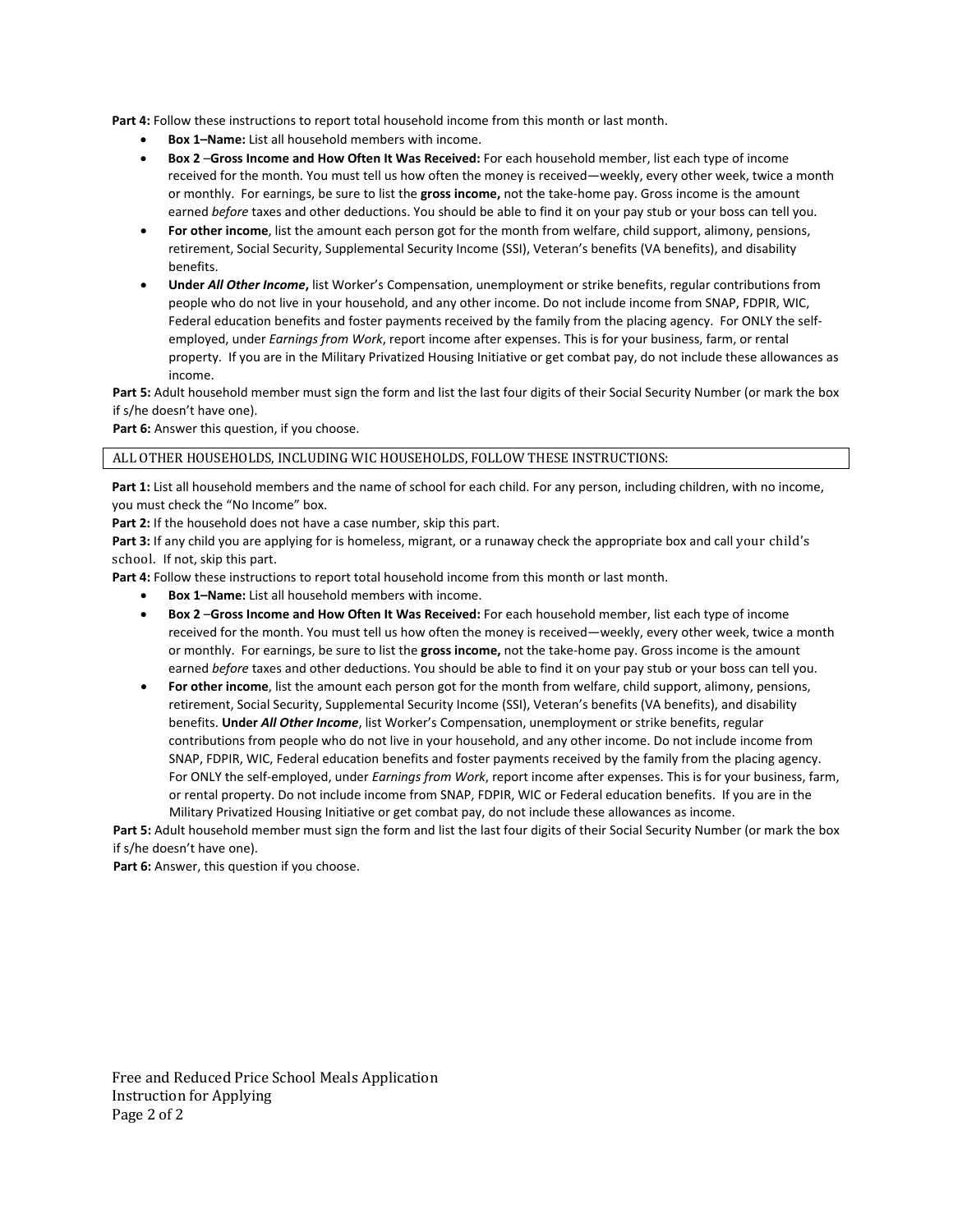# FREE AND REDUCED PRICE SCHOOL MEALS FAMILY APPLICATION

| PART 1. ALL HOUSEHOLD MEMBERS                                                                                                                                                                                                       |                                                                                |                                                                                          |                                                               |                  |  |
|-------------------------------------------------------------------------------------------------------------------------------------------------------------------------------------------------------------------------------------|--------------------------------------------------------------------------------|------------------------------------------------------------------------------------------|---------------------------------------------------------------|------------------|--|
| Names of all household members<br>(First, Middle Initial, Last)                                                                                                                                                                     | Name of school for each<br>child/or indicate "NA" if<br>child is not in school | Check if a foster child (legal responsibility of welfare<br>agency or court)             | Check if NO income                                            |                  |  |
|                                                                                                                                                                                                                                     |                                                                                | * If all children listed below are foster children, skip<br>to Part 5 to sign this form. |                                                               |                  |  |
|                                                                                                                                                                                                                                     |                                                                                | $\Box$                                                                                   |                                                               | $\Box$           |  |
|                                                                                                                                                                                                                                     |                                                                                | $\Box$                                                                                   |                                                               | $\Box$           |  |
|                                                                                                                                                                                                                                     |                                                                                | ❏                                                                                        |                                                               | $\Box$           |  |
|                                                                                                                                                                                                                                     |                                                                                | $\Box$                                                                                   |                                                               | $\Box$           |  |
|                                                                                                                                                                                                                                     |                                                                                | $\Box$                                                                                   |                                                               | $\Box$           |  |
|                                                                                                                                                                                                                                     |                                                                                | $\Box$                                                                                   |                                                               | $\Box$           |  |
| PART 2. BENEFITS                                                                                                                                                                                                                    |                                                                                |                                                                                          |                                                               |                  |  |
| IF ANY MEMBER OF YOUR HOUSEHOLD RECEIVES [SNAP], [FDPIR] OR [TANF Cash Assistance], PROVIDE THE NAME AND CASE<br>NUMBER FOR THE PERSON WHO RECEIVES BENEFITS AND SKIP TO PART 5. IF NO ONE RECEIVES THESE BENEFITS, SKIP TO PART 3. |                                                                                |                                                                                          |                                                               |                  |  |
|                                                                                                                                                                                                                                     |                                                                                |                                                                                          |                                                               |                  |  |
| PART 3. IF ANY CHILD YOU ARE APPLYING FOR IS HOMELESS, MIGRANT, OR A RUNAWAY CHECK THE APPROPRIATE BOX AND CALL<br>YOUR CHILD'S SCHOOL.<br>HOMELESS □ MIGRANT □ RUNAWAY □                                                           |                                                                                |                                                                                          |                                                               |                  |  |
| PART 4. TOTAL HOUSEHOLD GROSS INCOME. You must tell us how much and how often.                                                                                                                                                      |                                                                                |                                                                                          |                                                               |                  |  |
| 1. NAME<br>(List only household members with<br>income)                                                                                                                                                                             | 2. GROSS INCOME AND HOW OFTEN IT WAS RECEIVED                                  |                                                                                          |                                                               |                  |  |
|                                                                                                                                                                                                                                     | <b>Earnings From Work</b><br>before deductions                                 | Welfare, child support,<br>alimony                                                       | Pensions, retirement,<br>Social Security, SSI, VA<br>benefits | All Other Income |  |
| (Example) Jane Smith                                                                                                                                                                                                                | \$199.99/weekly                                                                | \$149.99/every other week \$99.99/monthly                                                |                                                               | \$50.00/monthly  |  |
|                                                                                                                                                                                                                                     |                                                                                | $\frac{1}{2}$                                                                            |                                                               |                  |  |
|                                                                                                                                                                                                                                     |                                                                                |                                                                                          | $\frac{1}{2}$                                                 | $\frac{1}{2}$    |  |
|                                                                                                                                                                                                                                     |                                                                                | $s_{-}$                                                                                  |                                                               |                  |  |
|                                                                                                                                                                                                                                     |                                                                                | $s$ <sub>___</sub>                                                                       |                                                               |                  |  |
|                                                                                                                                                                                                                                     |                                                                                | $$$ <sub>___</sub> /__                                                                   |                                                               |                  |  |
|                                                                                                                                                                                                                                     |                                                                                | $$$                                                                                      |                                                               | $$$              |  |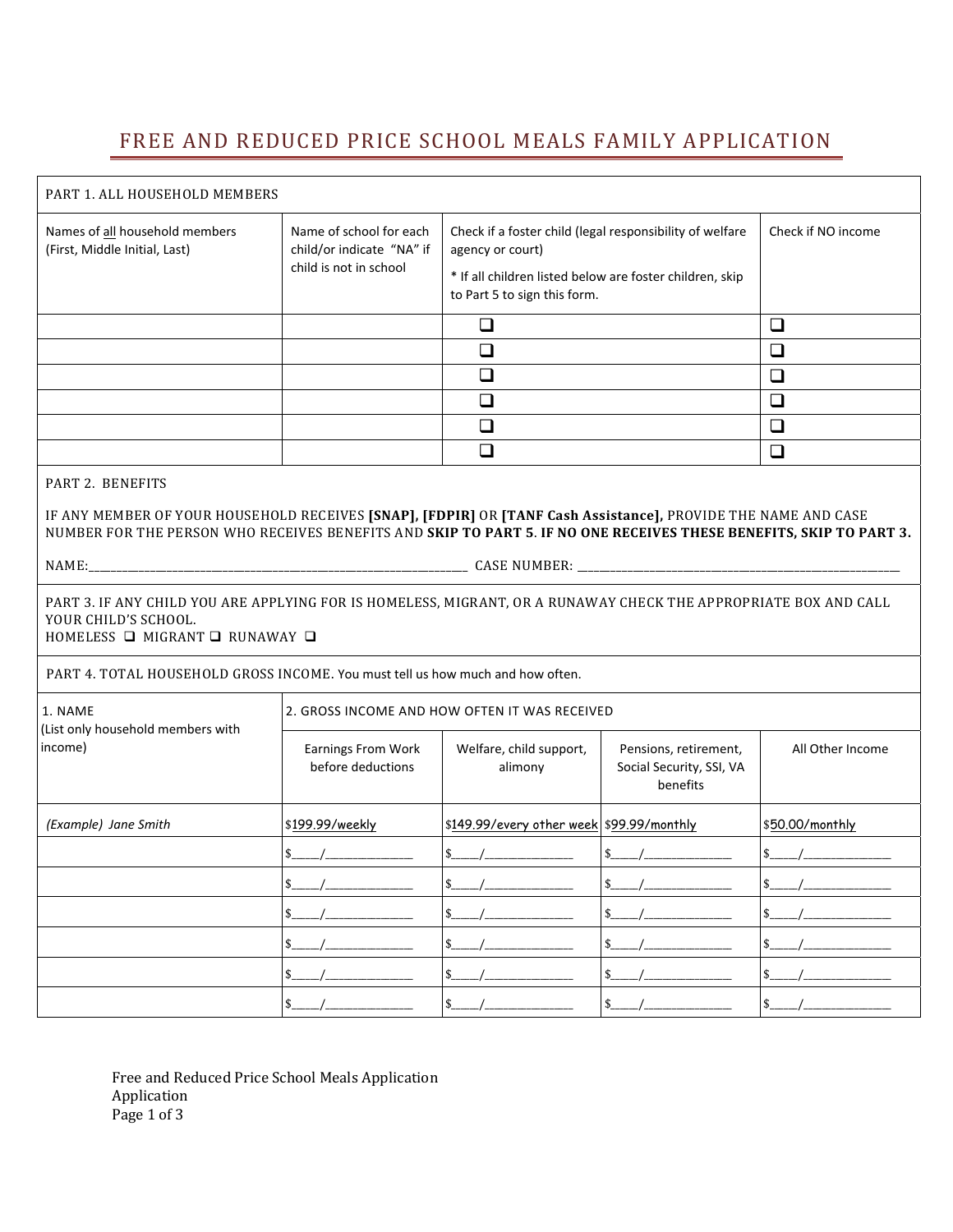# PART 5. SIGNATURE AND LAST FOUR DIGITS OF SOCIAL SECURITY NUMBER (ADULT MUST SIGN)

| An adult household member must sign the application. If Part 4 is completed, the adult signing the form also must list the last four digits of his or<br>her Social Security Number or mark the "I do not have a Social Security Number" box. (See Statement on the back of this page.)                                                                                                       |                                                                  |  |                                         |                                  |  |
|-----------------------------------------------------------------------------------------------------------------------------------------------------------------------------------------------------------------------------------------------------------------------------------------------------------------------------------------------------------------------------------------------|------------------------------------------------------------------|--|-----------------------------------------|----------------------------------|--|
| I certify (promise) that all information on this application is true and that all income is reported. I understand that the school will get Federal funds<br>based on the information I give. I understand that school officials may verify (check) the information. I understand that if I purposely give false<br>information, my children may lose meal benefits, and I may be prosecuted. |                                                                  |  |                                         |                                  |  |
|                                                                                                                                                                                                                                                                                                                                                                                               |                                                                  |  |                                         |                                  |  |
|                                                                                                                                                                                                                                                                                                                                                                                               |                                                                  |  |                                         |                                  |  |
|                                                                                                                                                                                                                                                                                                                                                                                               |                                                                  |  |                                         |                                  |  |
|                                                                                                                                                                                                                                                                                                                                                                                               |                                                                  |  |                                         |                                  |  |
|                                                                                                                                                                                                                                                                                                                                                                                               |                                                                  |  |                                         |                                  |  |
| PART 6. CHILDREN'S ETHNIC AND RACIAL IDENTITIES (OPTIONAL)                                                                                                                                                                                                                                                                                                                                    |                                                                  |  |                                         |                                  |  |
| Choose one ethnicity:                                                                                                                                                                                                                                                                                                                                                                         | Choose one or more (regardless of ethnicity):                    |  |                                         |                                  |  |
| ○ Hispanic/Latino                                                                                                                                                                                                                                                                                                                                                                             | $\Box$ Asian                                                     |  | $\Box$ American Indian or Alaska Native | $\Box$ Black or African American |  |
| $\bigcirc$ Not Hispanic/Latino                                                                                                                                                                                                                                                                                                                                                                | $\Box$ White<br>$\Box$ Native Hawaiian or other Pacific Islander |  |                                         |                                  |  |
| DO NOT FILL OUT THIS PART. THIS IS FOR SCHOOL USE ONLY.                                                                                                                                                                                                                                                                                                                                       |                                                                  |  |                                         |                                  |  |
| Annual Income Conversion: Weekly x 52, Every 2 Weeks x 26, Twice A Month x 24 Monthly x 12                                                                                                                                                                                                                                                                                                    |                                                                  |  |                                         |                                  |  |
|                                                                                                                                                                                                                                                                                                                                                                                               |                                                                  |  |                                         |                                  |  |
| Categorical Eligibility: $\Box$                                                                                                                                                                                                                                                                                                                                                               |                                                                  |  |                                         |                                  |  |
| Eligibility: Free O Reduced O Denied O                                                                                                                                                                                                                                                                                                                                                        |                                                                  |  |                                         |                                  |  |
|                                                                                                                                                                                                                                                                                                                                                                                               |                                                                  |  |                                         |                                  |  |
|                                                                                                                                                                                                                                                                                                                                                                                               |                                                                  |  |                                         |                                  |  |
|                                                                                                                                                                                                                                                                                                                                                                                               |                                                                  |  |                                         |                                  |  |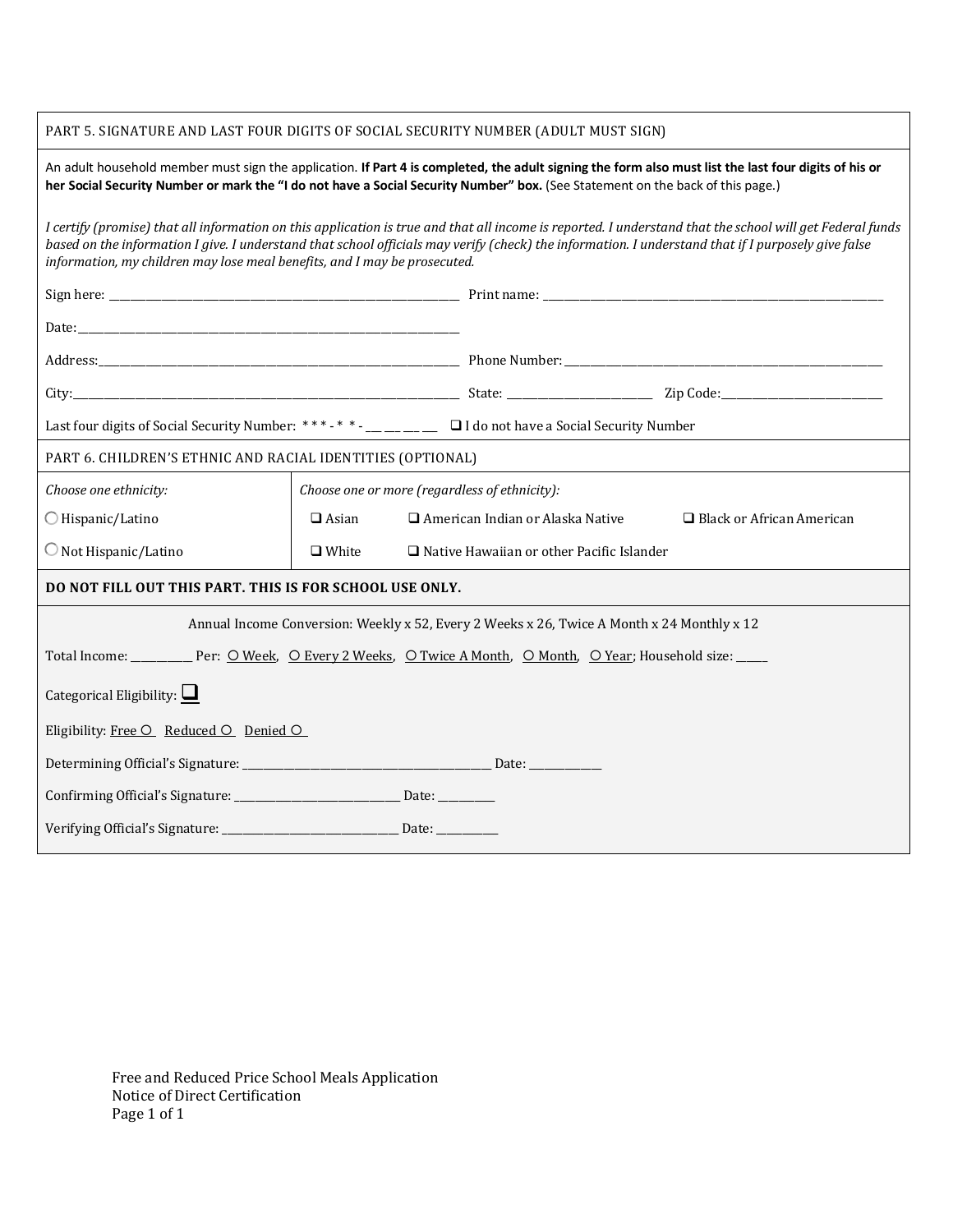Your children may qualify for free or reduced price meals if your household income falls at or below the limits found at this websit[e: http://www.fns.usda.gov/cnd/governance/notices/iegs/](http://www.fns.usda.gov/cnd/governance/notices/iegs/RPieg.pdf)RPieg.pdf

The Richard B. Russell National School Lunch Act requires the information on this application. You do not have to give the information, but if you do not, we cannot approve your child for free or reduced price meals. You must include the last four digits of the social security number of the adult household member who signs the application. The last four digits of the social security number is not required when you apply on behalf of a foster child or you list a Supplemental Nutrition Assistance Program (SNAP), Temporary Assistance for Needy Families (TANF) Program or Food Distribution Program on Indian Reservations (FDPIR) case number or other FDPIR identifier for your child or when you indicate that the adult household member signing the application does not have a social security number. We will use your information to determine if your child is eligible for free or reduced price meals, and for administration and enforcement of the lunch and breakfast programs. We MAY share your eligibility information with education, health, and nutrition programs to help them evaluate, fund, or determine benefits for their programs, auditors for program reviews, and law enforcement officials to help them look into violations of program rules.

Non‐discrimination Statement: This explains what to do if you believe you have been treated unfairly. "In accordance with Federal Law and U.S. Department of Agriculture policy, this institution is prohibited from discriminating on the basis of race, color, national origin, sex, age, or disability. To file a complaint of discrimination, write USDA, Director, Office of Adjudication, 1400 Independence Avenue, SW, Washington, D.C. 20250‐9410 or call toll free (866) 632‐9992 (Voice). Individuals who are hearing impaired or have speech disabilities may contact USDA through the Federal Relay Service at (800) 877-8339; or (800) 845-6136 (Spanish). USDA is an equal opportunity provider and employer."

Free and Reduced Price School Meals Application Application Page 3 of 3